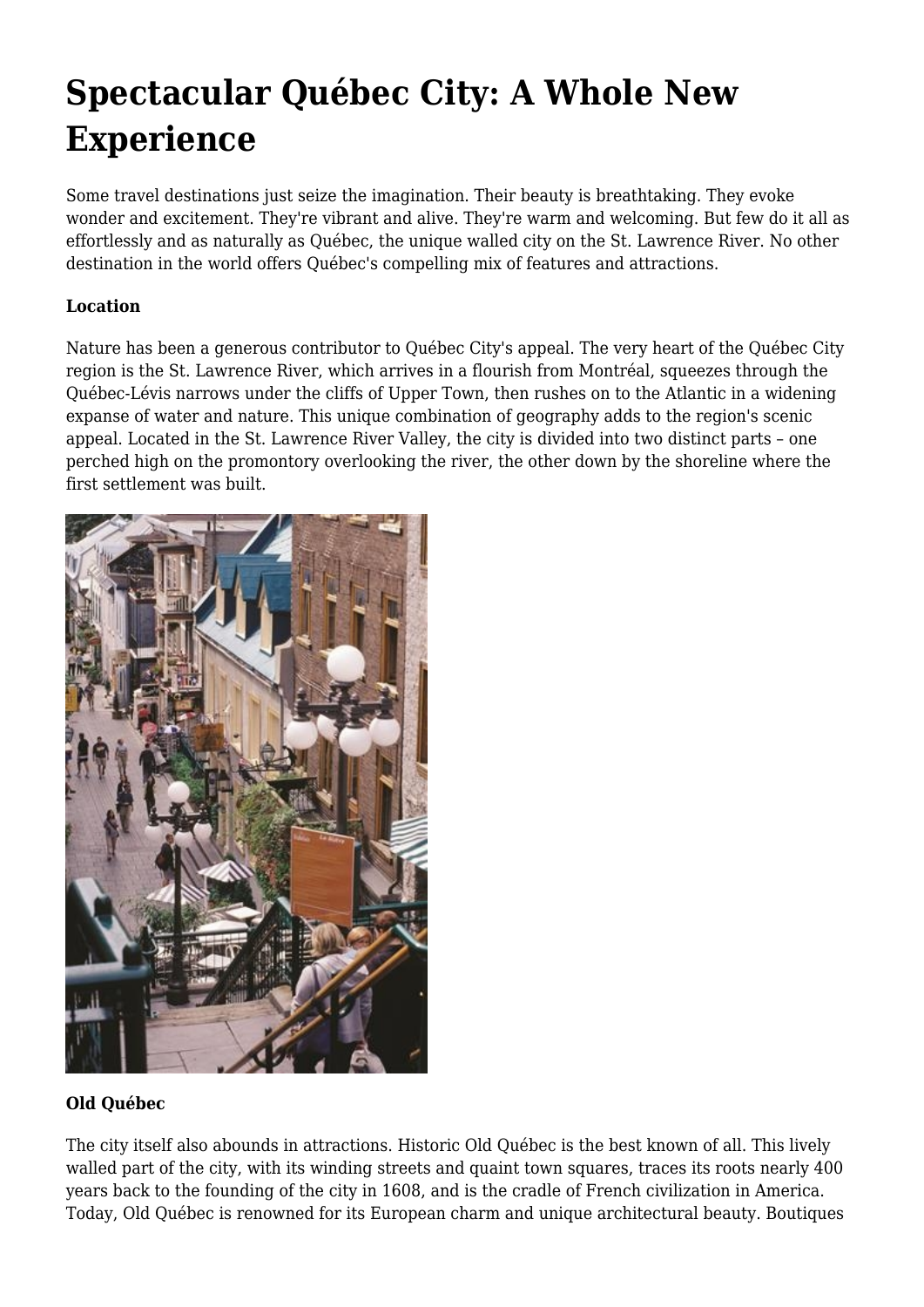and cafés line the streets, horse-drawn calèches clip-clopping past stately heritage homes, musicians serenade passers-by, and strollers stop for a view of the river from the cliffside boardwalk. This pedestrian-friendly and thoroughly enjoyable district is like a living history book, with a story to tell at every turn. In 1985, UNESCO recognized its immense historical value by declaring it a "World Heritage Treasure."

## **Popular Destination**

Québec City attracts over five million tourists a year, including over one million from outside Canada. Americans are the largest group of foreign visitors, followed by Europeans and Asians. Whatever their origins, all comment favorably on the affordable accommodations, restaurants, and attractions offering visitors great value for their travel dollar – even those from other parts of Canada who do not enjoy the added benefit of favourable exchange rates.

## **Four Periods of History**

In total, four great periods have marked Québec City's development. The first period precedes the arrival of European settlers, when the Québec City region was peopled by proud and independent native nations. Still today, a Huron reservation exists right within the city limits, drawing visitors for a taste of Amerindian cuisine and the opportunity to learn about native culture.

The second period began with the arrival of settlers from France in 1608, at about the same time that British pilgrims were making their way to Virginia. Here they carved a new colony out of the surrounding wilderness, learning from the natives, clearing woodland for farms, and raising families in their bountiful new homeland. Québec was the capital of New France and the administrative center of an empire stretching all the way to Louisiana.

In 1759, the British laid siege to Québec, eventually capturing the town with a surprise attack via the Plains of Abraham—today a magnificent urban park. Eager to secure the support of their new French-speaking subjects against the rebellious colonies to the south, the British, rather than assimilating the habitants, decided to guarantee their right to the Catholic religion, the French civil code of law, and the French language. It was under British rule that the Québec fortifications were built, to protect the city against attack by the Americans. Today it is the only walled city in North America.

The fourth and most recent chapter of Québec history began with Canadian Confederation in 1867. Québec City became the provincial capital and was gradually to grow into the confident, outwardlooking, modern center of trade and culture crossroads it has become today.

Each of these four periods has left its own legacy in the city—and each is recounted in fascinating and easy-to-follow detail in the city's many museums and interpretation centers.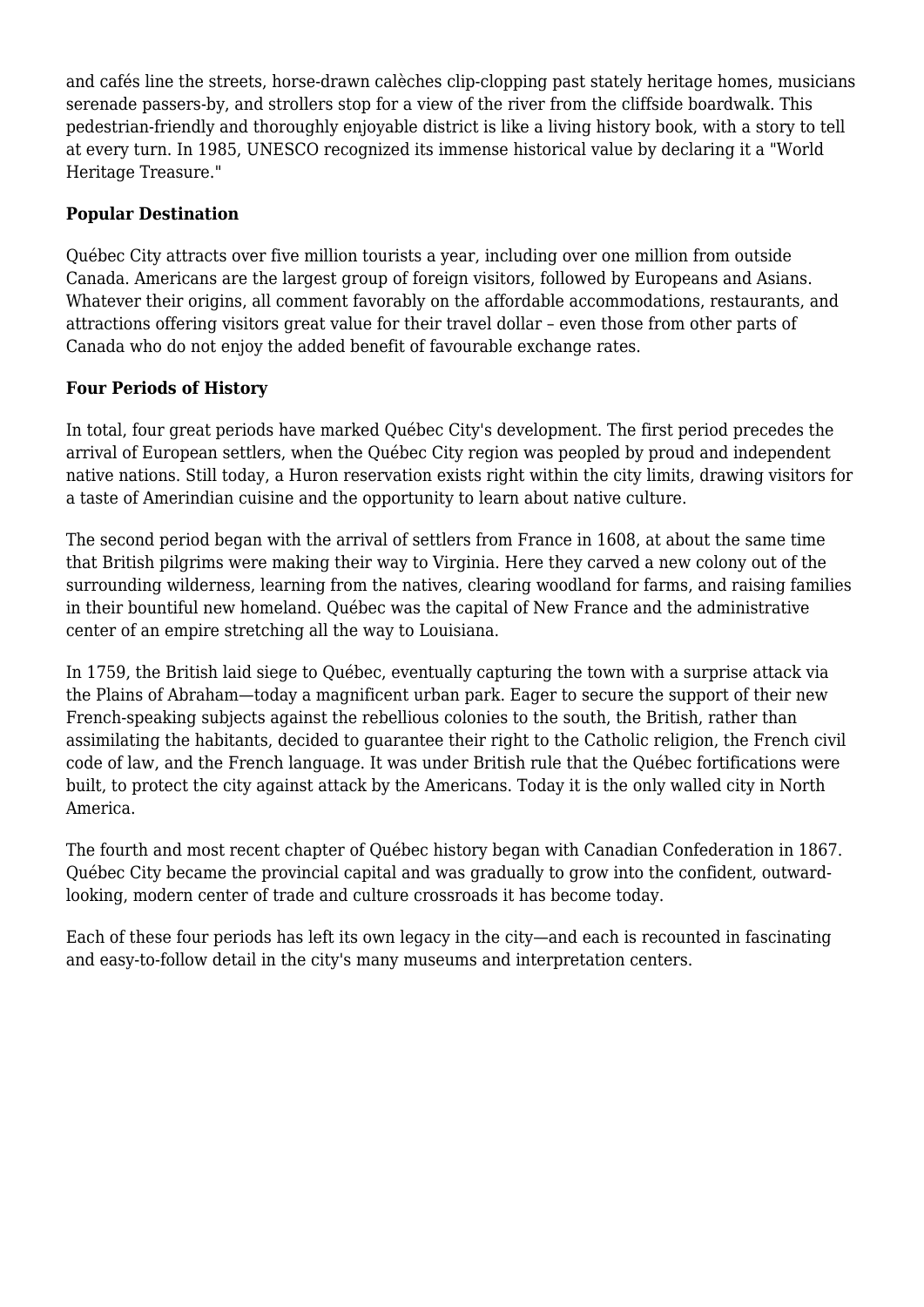

### **Restaurants & Shopping**

However, visitors flock to Québec for more than a glimpse of its remarkable past. This is a city where every activity seems designed to enhance travel enjoyment, and visitors take full advantage of the fact.

Québec is particularly noted as a gourmet destination. No other city its size boasts such a selection of fine restaurants and bistros. Whether visitors prefer fine French cuisine, a simple "steak frites" on a sun-drenched patio, the flavorful and innovative offerings of Québec's new generation of gourmet chefs, or the hearty stews and meat pies of Québec country cooking, the choice is so appetizing they may be tempted to extend their stay an extra day or two. Québec City also features a very generous selection of ethnic restaurants to suit every taste.

And after a lingering meal, nothing beats browsing through Québec's countless shops and boutiques!

Rue Petit-Champlain, tucked quaintly at the foot of the cliff beneath the city's landmark Château Frontenac, is North America's oldest shopping street. It's great for unearthing Amerindian crafts, local designer fashions, jewellery, decorative objects and much more. Nearby rue Saint-Paul is brimming with antique shops – the ideal place for whiling the day away. Visitors can also stop by one of the city's many art galleries to pick out a work by an up-and-coming Québec artist or a stunning piece of Inuit sculpture. And for those colder winter nights, perhaps a warm leather or fur coat from a local boutique would be just the thing!

Visitors should also be sure to venture outside the city's walls for more discoveries. Rue Saint-Jean in picturesque Faubourg Saint-Jean-Baptiste offers a tempting selection of gift items and fine foods. Rue Cartier in Québec City's chic Montcalm district is another must on any shopping circuit. The trendy rue Saint- Joseph in Saint-Roch district attracts many shoppers in this section of Lower Town because of the unique shops, restaurants and boutiques that recently opened. And for truly astounding selection, travel to Laurier Québec, Place Sainte-Foy, Place de la Cité or Galeries de la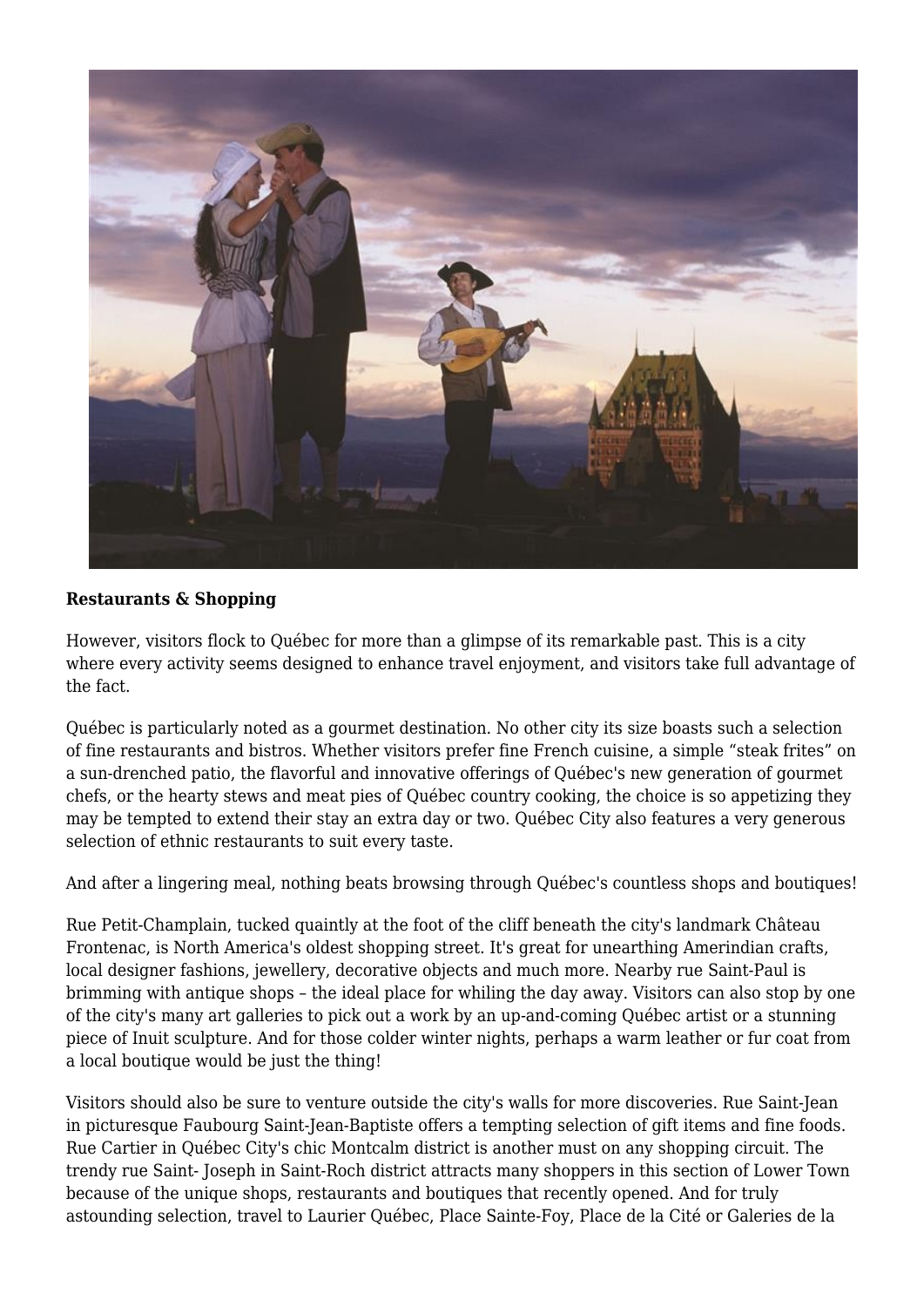Capitale, four suburban malls featuring hundreds of stores, many of them unique to Québec City.



#### **Festivals & Events**

Another great thing about visiting Québec City is the never-ending succession of events and activities the region offers throughout the year. The premier summer event is without question the Québec City Summer Festival, an incredible musical happening that turns Old Québec into a crazy quilt of people, places, and performances. For 11 days, world beat and French song take to the streets as the city becomes one giant outdoor stage. Also on the bill is a fine sampling of other musical styles along with children's theatre and a diverse roster of street and circus entertainers.

A host of other events add to the summer enjoyment in Québec, including Les Grands Feux Loto-Québec, a musical fireworks competition in the natural amphitheatre of the Montmorency Falls; the SAQ New France Festival, an annual tribute to the city's French heritage; the International Festival of Military Bands; and the Québec/Saint-Malo Transat, an international sailing race held every four years.

#### **Québec City Tourism 2008**

For the tourist industry, 2008 was a tremendous success with Québec City's 400th anniversary activities:

+10.1% in hotel occupancy (target: 6.5%)

+73.6% in person-nights (target: 54%)